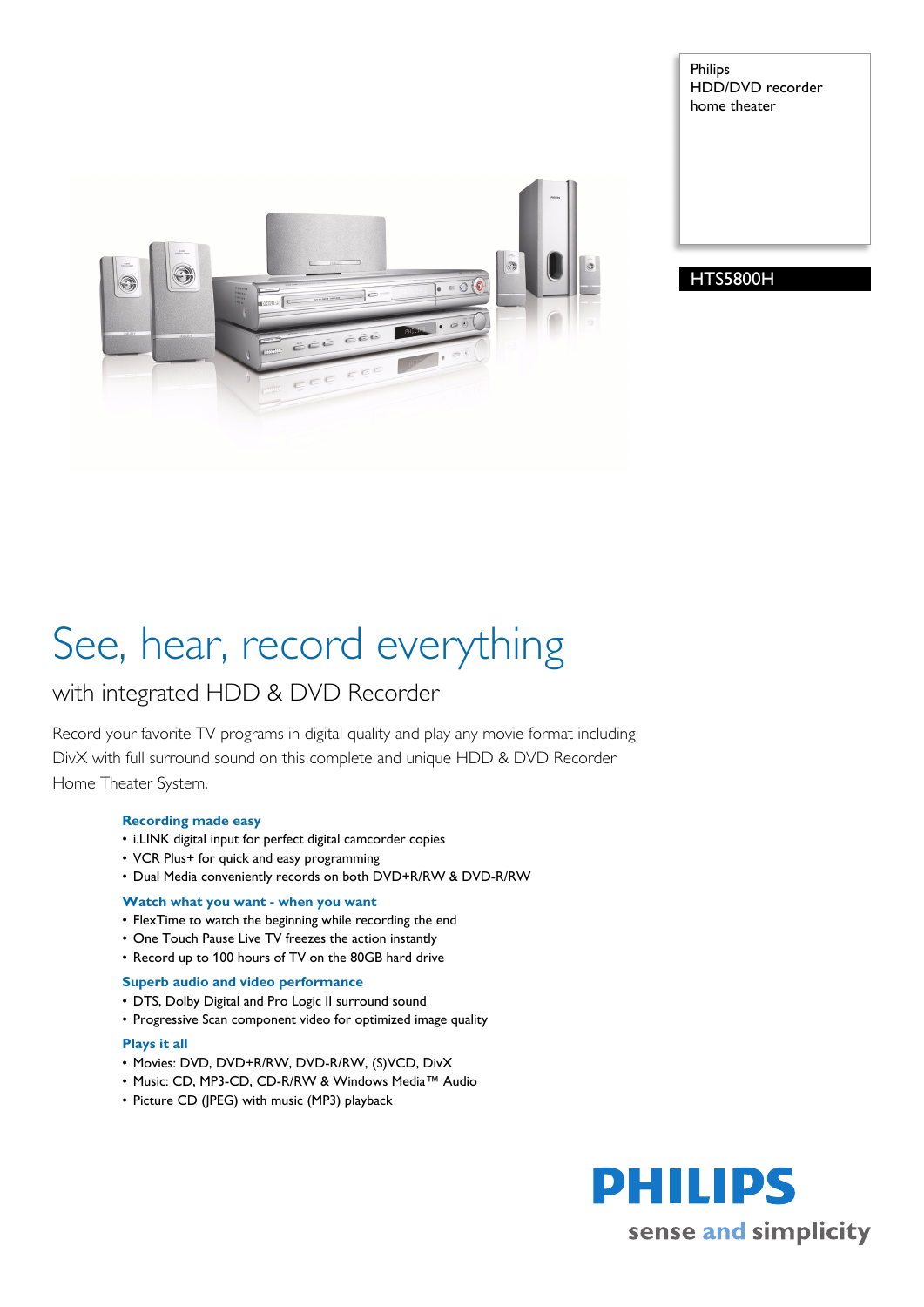# **Highlights**

# **Flex Time**

With FlexTime you can watch a program while it's still being recorded, thanks to the extreme speed of a Hard Disk.

# **One Touch Pause Live TV**

Pause Live TV puts you in absolute control. Once the recorder is turned on, a large builtin memory automatically starts recording the program you are watching -- allowing you to pause, replay or save the program, anytime. If you need to take a break, you can pause your 'live' TV program with just one touch of a button, and resume watching when it suits you.

# **i.LINK digital input**



Also known as IEEE 1394 and FireWire, i.Link carries all audio and video signals via a single cable digitally, with no loss in picture and sound quality. With i.Link digital video input, you can copy your home videos in their original digital picture quality.

# **Dual Media**

Philips DVD Recorders support 'dual media' recording – the ability to create recordings on DVD+R/RW and DVD-R/RW discs. Now you can buy any disc and your Philips recorder will always create fully compatible recordings, which can be played on any DVD player.

# **DTS, DolbyDigital, ProLogic ll**



A built-in DTS and Dolby Digital decoder eliminates the need for an external decoder by processing all six channels of audio information to provide a surround sound experience and an astoundingly natural sense of ambience and dynamic realism. Dolby Pro Logic II provides five channels of surround processing from any stereo source.

# **80 GB hard drive (100 hrs)**

Record up to 100 hours of TV on the 80GB hard drive